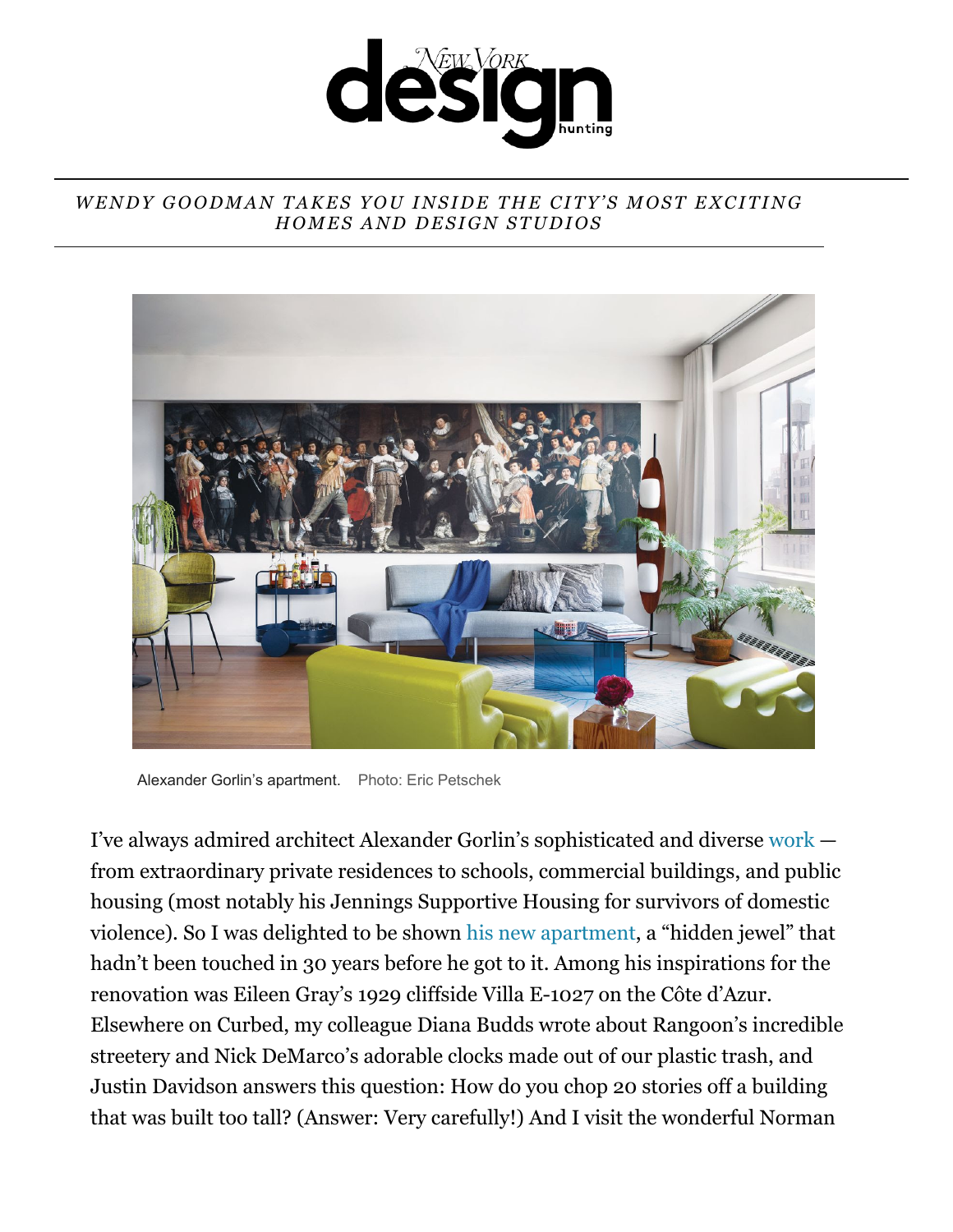Teague, who has a show at R & Company and let me [carve on his table!](https://link.nymag.com/click/22183958.10281/aHR0cHM6Ly93d3cuY3VyYmVkLmNvbS8yMDIwLzExL25vcm1hbi10ZWFndWUtd2FudHMteW91LXRvLWNhcnZlLXlvdXItbmFtZS1pbi1oaXMtdGFibGVzLmh0bWw/56ec7bda487ccd1e248b7165Beafa27ca)

*Yours,* Wendy Goodman

## **Design Happenings**

Five things to check out this week.

Shop West Elm's [special collection of home goods](https://link.nymag.com/click/22183958.10281/aHR0cHM6Ly93d3cud2VzdGVsbS5jb20vc2hvcC9jb2xsYWJvcmF0aW9ucy9sb2NhbC8_Y21fcmU9ZWRpdG9yaWFsbmF2LV8tQWxsTG9jYWwtXy1zbG90NUU/56ec7bda487ccd1e248b7165B12d9bfc8), like these [little gem vases](https://link.nymag.com/click/22183958.10281/aHR0cHM6Ly93d3cud2VzdGVsbS5jb20vcHJvZHVjdHMvbGNsLWdhcnktYm9ka2VyLWxpdHRsZS1nZW0tdmFzZS10YWxsLWQ4MjU3Lz9wa2V5PWNsb2NhbA/56ec7bda487ccd1e248b7165Ba1c03153), created by local makers. Through December 1, 50 percent of proceeds will benefit organizations promoting racial equality.

Get a deal on [Society Limonta'](https://link.nymag.com/click/22183958.10281/aHR0cHM6Ly9ldS5zb2NpZXR5bGltb250YS5jb20v/56ec7bda487ccd1e248b7165B1ffc94e5)s Italian fabrics and handmade ceramics. From Nov 27 to 30, you can shop their online or Soho stores for 20 percent off with code BF2020SOCIETY or by mentioning Design Hunting.

Explore the many artworks being sold for this charity auction, [Artists for DIFFA,](https://link.nymag.com/click/22183958.10281/aHR0cHM6Ly9lLmdpdmVzbWFydC5jb20vZXZlbnRzL2ppei8/56ec7bda487ccd1e248b7165Bbd6bc9f3) sponsored by the Design Industries Foundation Fighting AIDS.

Starting today, [make an appointment](https://link.nymag.com/click/22183958.10281/aHR0cHM6Ly90aGVicm9va2x5bmhvbWVjb21wYW55LmNvbS8zMzAtc2Fja2V0dC8/56ec7bda487ccd1e248b7165B61435478) to tour a townhouse in Carroll Gardens filled with the designs of Robert Guillerme and Jacques Chambron, founders of Votre Maison. The exhibition is curated in partnership with frenchCALIFORNIA, Maison Gerard, and the Brooklyn Home Company.

Through December 1, stop by French furniture company Ligne Roset's showroom in the Flatiron District, where they will be displaying furniture designs integral to the company's history, in celebration of their 160th anniversary.

## **Curbed Open House**

Some apartments and homes on the market for you to peruse.

A **\$2.2M chateau** in Litchfield County.

*Blue's Clues*'s Steve's blue **converted Williamsburg garage**.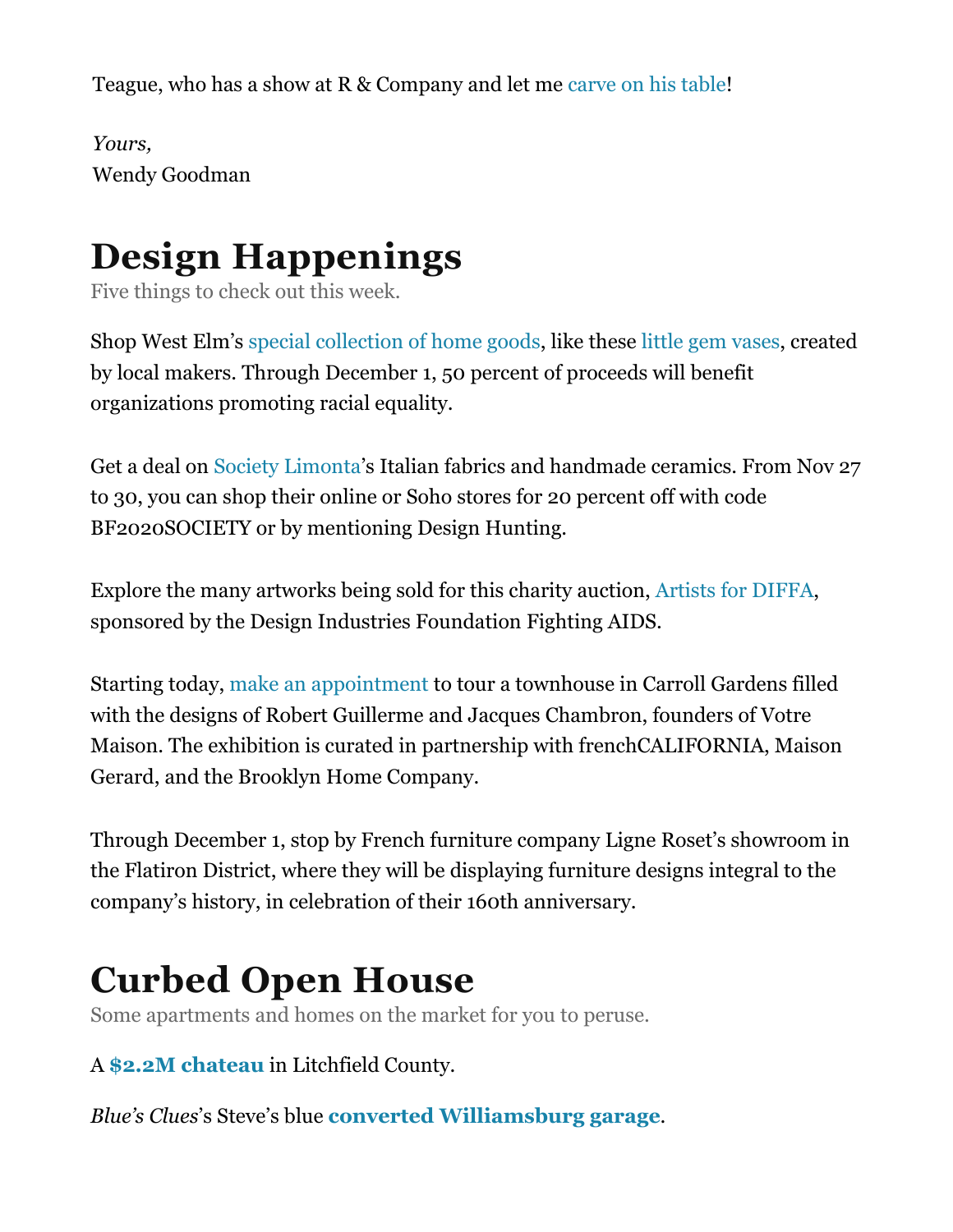And a rather nice selection of **[under-a-million-dollar](https://link.nymag.com/click/22183958.10281/aHR0cHM6Ly93d3cuY3VyYmVkLmNvbS9hcnRpY2xlL255Yy1ob21lcy1mb3Itc2FsZS1hZmZvcmRhYmxlLXVuZGVyLTEtbWlsbGlvbi5odG1s/56ec7bda487ccd1e248b7165B2d141a9a)** options, including a singlefamily house in Bay Ridge with coffered ceilings and a Thompson Street spot owned by a pair of designers.

## **Who Doesn'[t Need a Personal On](https://link.nymag.com/click/22183958.10281/aHR0cDovL3JzLXN0cmlwZS5ueW1hZy5jb20vc3RyaXBlL3JlZGlyZWN0P2NzX2VtYWlsPXN0YWN5QHN0YWN5bWNsYXVnaGxpbi5jb20mY3Nfc3RyaXBlaWQ9MTQ3NDgmY3Nfc2VuZGlkPTIyMTgzOTU4JmNzX29mZnNldD0wJmNzX2VzcD1zYWlsdGhydQ/56ec7bda487ccd1e248b7165Bf8a4c7f7)line Shopper?**

Some picks from the Strategist.



Eat your corn flakes out of novelist Bryan Washington's beloved **breakfast bowl set**.



You can now buy **Muji pens** at West Elm.